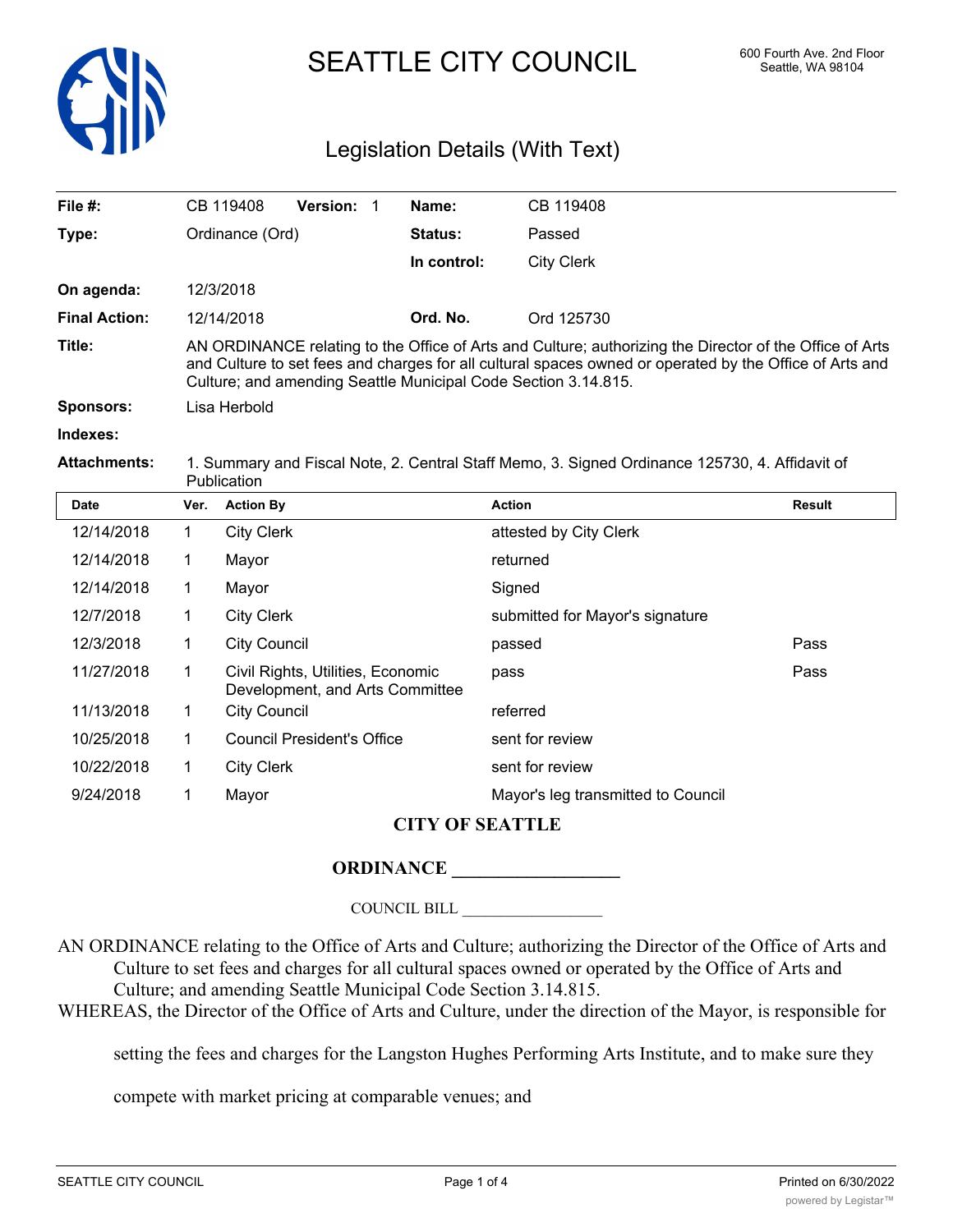WHEREAS, as the Office of Arts and Culture expands to operating multiple cultural spaces, there is a need to extend this ability to all cultural spaces owned or operated by the Office of Arts and Culture; and

WHEREAS, the Director of the Office of Arts and Culture should have the authority to change fees and charges for all cultural spaces owned or operated by the Office of Arts and Culture to reflect market condition at comparable venues; NOW, THEREFORE,

#### **BE IT ORDAINED BY THE CITY OF SEATTLE AS FOLLOWS:**

Section 1. Section 3.14.815 of the Seattle Municipal Code, last amended by Ordinance 124627, is amended as follows:

#### **3.14.815 Director-((duties)) Duties**

The Director of the Office of Arts and Culture shall be the head of and responsible for the administration of the Office of Arts and Culture. Under the Direction of the Mayor; the duties of the Director of the Office of Arts and Culture shall include the following:

A. Subject to the City's personnel ordinances and rules, appoint, assign, supervise, control, and remove all officers and employees in the Office of Arts and Culture;

B. Prepare and update annually a Municipal Arts Plan, as required by Section 20.32.040;

C. Manage the preparation of the preliminary proposed budget for the Office of Arts and Culture subject to review and comment by the Seattle Arts Commission, authorize necessary expenditures and enter into contracts for professional and expert services in accordance with the adopted budget, develop and manage programs, and undertake authorized activities;

D. Administer all ordinances pertaining to the Office of Arts and Culture and its functions;

E. Execute, administer, modify, and enforce such agreements and instruments as ((he or she)) the Director shall deem reasonably necessary to implement arts and culture programs consistent with all applicable laws and ordinances, as ((he or she)) the Director shall deem appropriate for carrying out the responsibilities, functions, and activities of the Office of Arts and Culture; apply for grants and donations for departmental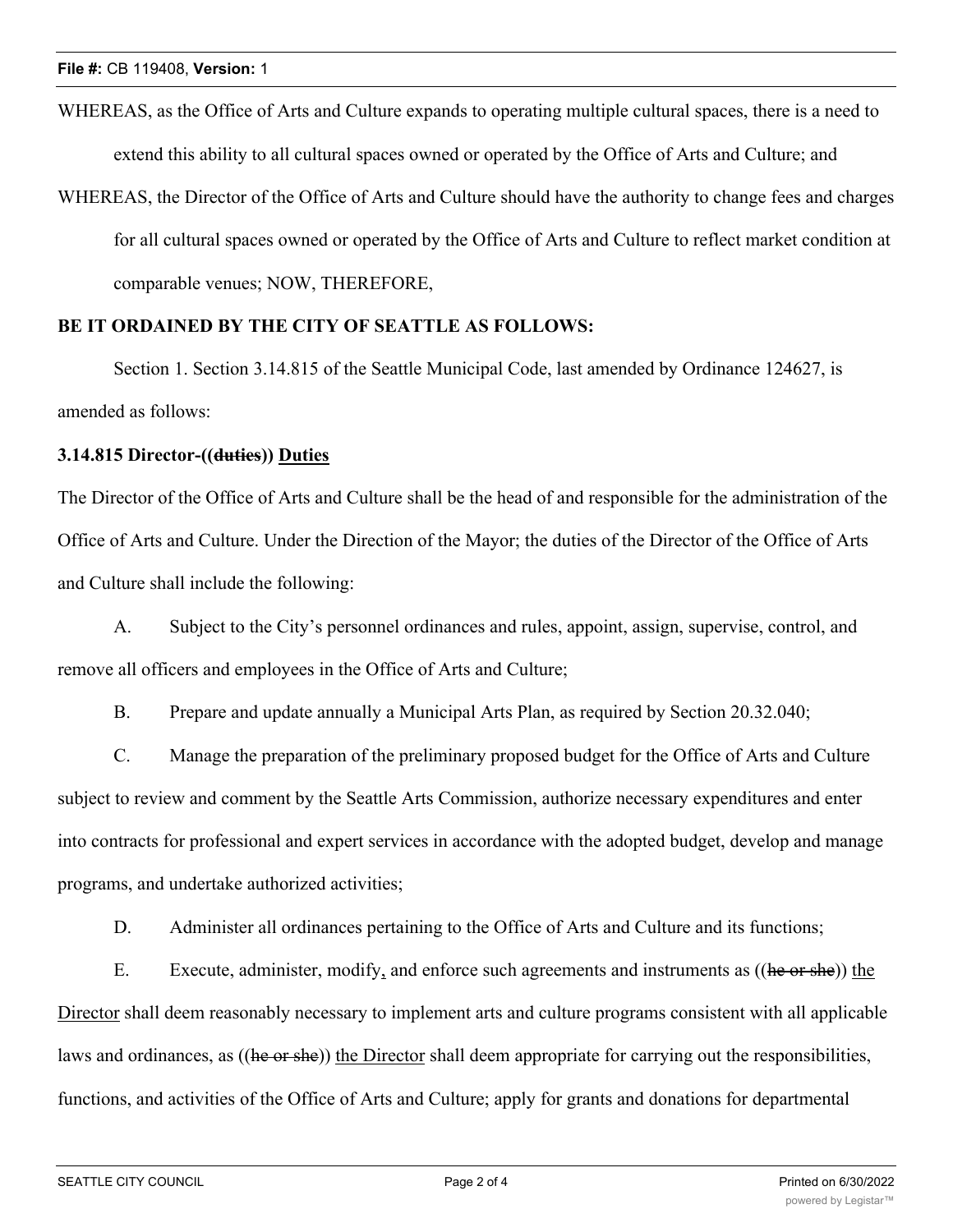#### **File #:** CB 119408, **Version:** 1

programs, and solicit and use volunteer services;

F. Serve, in conjunction with other affected members of the Mayor's Cabinet, as the City's representative to intergovernmental and public-private boards, commissions, organizations, and committees engaged in issues pertaining to arts and culture;

G. Provide staff support for all commissions associated with the Office of Arts and Culture;

H. Consult with and report regularly to the commissions associated with the Office of Arts and Culture on the workings of the Office, and attend, either in person or by designated representative, all regular meetings of the commissions;

I. Make periodic reports to the Mayor and City Council concerning the activities of the Office of Arts and Culture and programs for the arts and culture, generally;

J. Promulgate and amend, in accordance with the City Administrative Code, Chapter 3.02, rules and regulations to carry out Office of Arts and Culture activities; and

K. Set fees and charges for ((the Langston Hughes Performing Arts Institute)) all cultural spaces owned or operated by the Office of Arts and Culture that compete with market pricing at comparable venues. In setting these fees and charges, the Director is not subject to the provisions of Chapter 3.02 of the Seattle Municipal Code.

L. Exercise such other and further powers and duties as shall be prescribed by ordinance.

Section 2. This ordinance shall take effect and be in force 30 days after its approval by the Mayor, but if not approved and returned by the Mayor within ten days after presentation, it shall take effect as provided by Seattle Municipal Code Section 1.04.020.

Passed by the City Council the \_\_\_\_\_\_\_ day of \_\_\_\_\_\_\_\_\_\_\_\_\_\_\_\_\_\_\_\_\_\_\_\_, 2018, and signed by me in open session in authentication of its passage this day of  $\qquad \qquad$ , 2018.